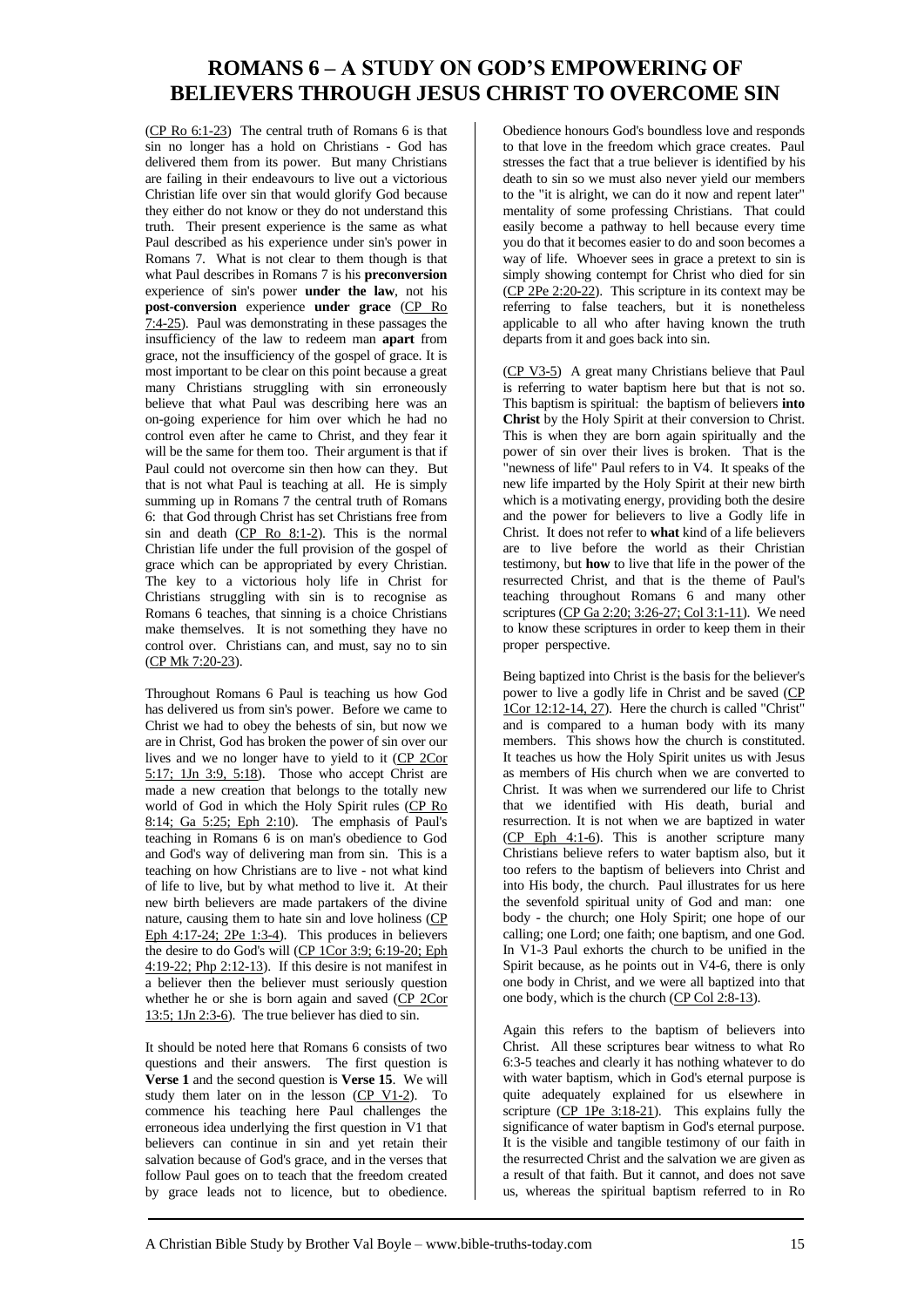6:3-5 does. When repentant sinners are baptized into Christ the power of sin over their lives is broken, and they need never yield to its power again. Paul stresses this fact as he exhorts us to be totally separated from sin in order to live a completely new resurrected life in Christ. Through Christ God's resurrection power flows in us, and thus we are able to live holy, righteous lives.

(CP V6-10) The *old man* – our old sin nature – has been put to death, crucified with Christ, and the "body of sin" – the power of sin over us – has been broken. Henceforth we must not allow the *old man* to reassert itself in the life we now live in Christ (CP Mt 11:12). Mt 11:12 expresses the earnestness every believer must have in getting rid of sin and walking in obedience to God's word. This typifies the force required to take hold of the kingdom and is presented as the life task of every New Testament Christian (CP Ro 8:1-13; Ga 2:20; Eph 4:17-32; Col 3:1-10). If we have truly died with Christ then our *old man* cannot reassert itself in our new life (CP Ga 5:16-26). V17 here is one of the most misunderstood scriptures in Christendom. It has been taught as referring to constant warfare between the flesh and the spirit, making one a victim of the flesh and helpless to live right, but that is not what Paul is teaching at all. Of course it does describe the condition of anyone who is walking in the flesh, but it does not refer to the normal life of a Christian in grace, living and walking in the spirit, which is evident from V16, 18, 22-25 and numerous other scriptures.

(CP V11) Although Christ was sinless He suffered and died for sin. In His death He died to its influence, and in His resurrection He triumphed over its power. We are united to Christ in His death and resurrection and likewise are freed from its power. So as Christ died **for** sin once for all and dies no more, we should die **to** sin once for all and live evermore unto God (CP He  $10:10-14$ ; 1Pe  $2:24$ ). The cross and resurrection of Jesus have broken the power of sin and now we can choose not to sin.

(CP V12-14) Here sin is depicted as a ruler able to dominate and control a person's life, but it can only rule when it is obeyed. It has been destroyed. Christ has broken its power, but it is up to believers to continually resist its efforts to regain control over them. They can do this by denying the lusts of the flesh (CP Ro 8:12-13; Jas 4:1-4; 1Jn 2:15-17); refusing to place any members of their body at the disposal of sin (CP Psa 19:13; Psa 101:1-7; Mt 5:29-30); presenting their whole personalities as slaves to God, and righteousness  $(CP \t{Ro } 6:13, 19; 12:1-2)$ . It is the believer's responsibility to obey these teachings - God has provided the empowering through Christ. The same faculties that yield to sin and commit unholy acts can yield to God and commit holy acts (CP Ro 6:17-18, 22; 1Jn 1:7; 2:29). When the believer resists sin's demands, no matter how strong the temptation is, no sin is possible. No force at all can change our will if it is yielded to God (CP Jas 4:7-10). In Ro 6:14 Paul stresses that we are not under the law that demands obedience but gives us no power to obey. We are under grace which has empowered us and indeed guarantees us the ultimate triumph (CP Ro 5:20-21; 8:37; 2Cor 9:8; 10:3-5; Ga 5:16-18).

We should note here that there is no sin in being tempted. The sin is in yielding to temptation (CP Jas 1:13-16). This teaches us that temptation is the arousal of man's own evil thoughts and desires which leads him to becoming trapped in sin when he succumbs to them (CP 2Sam 11:1-27). Notice the sequence of events that led to David's sin here. It is the same as Jas 1:13-16 teaches: David became trapped in sin by succumbing to his own evil thoughts and desires. He was drawn away of his own lust, and enticed, which led to adultery, murder, and then a cover-up.

In our exposition of V1 in this study we said that whoever sees in grace a pretext for sinning is simply showing contempt for Christ, because that is how God sees it (CP 2Sam 12:9). David was guilty of "despising the commandment of the Lord". By doing what he did David treated God with contempt, the same as New Testament Christians who sin treat Jesus with contempt. This applies to all forms of sin - not only adultery, but any believer who has committed adultery is disqualified from any leadership position in the church (CP 1Ti 3:1-2). The word *blameless* means one who has nothing which an adversary could seize upon with which to base a charge. It does not mean that one has to be perfect, but one against whom no evil charge can be proved; one not open to censure.

Believers must manifest the highest example of perseverance in godliness, faithfulness and purity in the face of temptation, and loyalty and love toward Christ and the gospel  $(CP 1Ti 4:12, 15)$ . A believer who has committed adultery cannot be regarded as "blameless", that is "without reproach". Scriptures teach that any believer who commits adultery shall not have his reproach - disgrace, shame - wiped away. The guilt of adultery can be forgiven by repentance but its disgrace, shame, remains (CP Pr 6:32-33). David's reproach was never wiped away, God forgave him and he was restored to fellowship with God, but the effects of his sin continued throughout the remainder of his life and family history. He was at war all his life; his own household rose up against him; his son usurped his throne; his wives committed adultery with his son; he was banished from his own country; four of his sons died; he was deserted by his own people, and betrayed by his own friends. He even contracted venereal disease (CP 2Sam Ch 11-18; 1Ki Ch 1-2 and Psa 38 and 51). We need to know this teaching. It is for our admonition too (CP 1Cor 10:1-11).

Believers can be redeemed and partake of God's grace, yet still be rejected by God. Paul uses the history of God's judgement of the Israelites in the Old Testament as a clear warning to New Testament believers against reverting to sin. The Israelites thought they could enter into sin and still be saved because they were God's elect – just as we are – but God condemned them, just as He will condemn us if we do the same. Anyone who believes their salvation is secure while living a life of carnal self-gratification must surely realise from Paul's teaching here that they too will come under God's condemnation (CP He 10:26-31). Of course God will always forgive us if we repent and confess our sin but it is quite clear from scripture that if we continue in sin it eventually becomes impossible to be renewed again to repentance (CP He 6:4-6).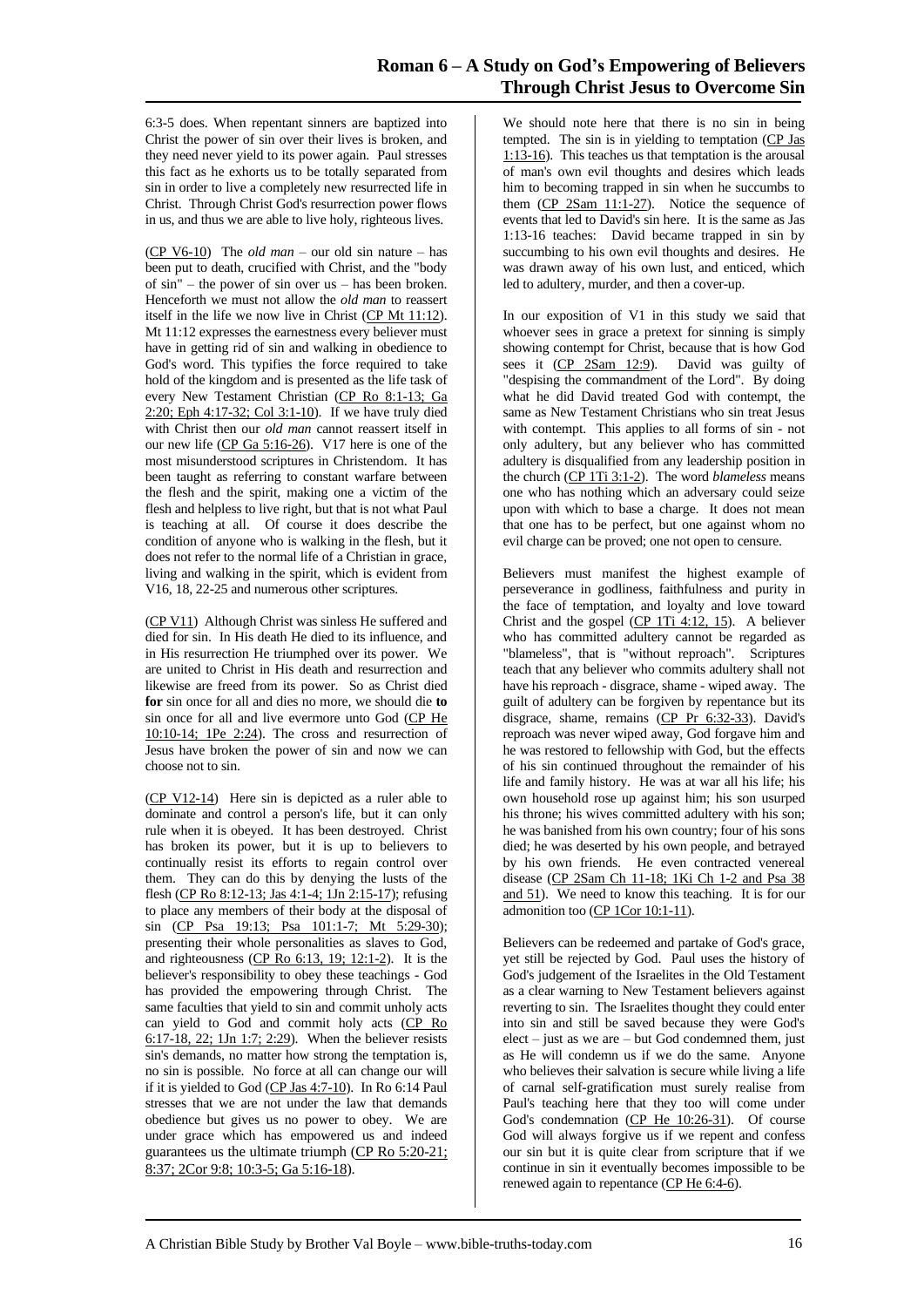If we yield to sin it is because we have failed to resist our own sinful desires. God has adequately provided us with grace to overcome temptations and resist sinning, and we can overcome if we are resolute in our desire to obey God and depend on His faithfulness and enabling power through Christ (CP 1Cor 10:12-13). The way of escape that God will provide for us is not a way out of temptation, but the way to endure it without succumbing to sin, as Jesus did for our example (CP Mt 4:1-11). Knowing God's word and speaking it out over our circumstances is the key to enduring temptation without succumbing to sin. God will honour that word  $(\underline{CP}$  2Th 3:3). God's power has given unto us all things that pertain to life and godliness (CP 2Pe 1:3); the grace of God (CP Eph  $2:8-10$ ; Tit  $2:11-14$ ); the blood of Jesus (CP Eph 2:13; 1Pe 2:24); the word of God (CP Eph 6:17; 2Ti 3:16-17); the indwelling power of the Holy Spirit (CP 2Cor 10:3-5; Tit 3:5-6; 1Pe 1:5), and the heavenly intercession of Jesus all bring sufficient power for believers to overcome sin and the spiritual forces of wickedness (CP Eph 6:10-18; He 7:25).

In light of the teaching thus far, we might ask at this point why is there any need for Paul to keep exhorting us not to yield again to sin if its power over us has been broken. The answer is that even though our will is now yielded to the things of God, it still has a certain bent at times to the doing of evil, which is the result of the inclination it had toward evil before grace did its work. The habits formed by years of sin must be overcome, and the only way to do this is to form new habits of the will by keeping the choices we make in line with God's word. The divine nature imparted to us will keep our choices in line with God's word as we yield to the ministry of the Holy Spirit, but we must ever be on the alert lest those habits formed by years of making the wrong choices lead us again to render obedience to our old master, the devil. As we establish new habits of choice, gradually our new wills are bent more and more in the direction of good, and it becomes increasingly easier to do right and increasingly harder to do wrong (CP Eph 2:1-3).

This concludes the first part of this lesson and completes Paul's answer to the first question in Ro 6:1, "What shall we say then? Shall we continue in sin that grace may abound?" Paul answered this question in V2-14 by showing that since God has broken sin's power over them it is not possible for believers to sustain the same relationship **habitually** to the evil nature which they were able to sustain **before** they were saved; because they are now aware that God has broken the power of sin's hold over them. (**Habitually** means something done constantly, by habit (CP V15)). This is the second question Paul asks in Ro 6. It is answered through V16-23. The question of sin here is quite different to the question of sin in V1. In V1 *sin* is from the Greek word **harmartia** which describes proneness to sin or sinful desire or propensity. It refers to our old sin nature – or our *old man* (CP V2, 6, 12, 14; also Jn 8:34 and He 3:12-13). In V15 (Ro 6) the word *sin* is from the Greek word **hamatano**, which means to miss a mark on the way; to sin occasionally; to sin a sin. It refers to occasional, infrequent acts of sin (CP Mt 27:4; Jn 5:4; 1Jn 5:16, 18). The question that Paul has to answer in Ro 6:15 is that since the doctrine of grace which he expounded in V2-14

teaches the impossibility of a life of **habitual** sin on the part of a Christian, is there any allowance made for an **occasional** act of sin? Paul's answer to such a question is "God forbid" - perish the thought - the same answer he gave to the first question in V1. Then he goes on to teach us how a child of God does not make provision for even occasional acts of sin because he has transferred his allegiance from one master to another since grace has wrought its inward change in his heart.

(CP V16) The whole of what the Bible teaches is encapsulated in this verse: that obedience to God means everlasting life and disobedience means death. This is the gospel of salvation in one verse. The eternal destiny of every living soul is determined by whom they choose to obey. Paul affirms here that even though Christians are under grace it is still their responsibility to resist sin and obey God. We can yield to sin and go to hell or we can obey God unto everlasting life with Jesus. We cannot serve sin and Satan and expect to rule and reign with Christ in eternity. No man can be a servant of sin and Satan, and a servant of righteousness and Christ at the same time (CP Mt 6:22-24; Jn 8:31-35). *Sin* in Jn 8:34 is **harmartia**, our old sin nature – the *old man* (CP Lu 11:23-26).

Jesus makes it quite clear here that the Christian walk is not a neutral zone. There are no passive spectators in God's plan of redemption. If we are not totally consecrated to the service of God and completely yielded to the authority of Jesus we are none of His. Every born again believer is designated by God to be a soldier in the army of the Lord. We are fighting either on the side of Christ and righteousness or we are on the side of the devil and the ungodly, and unless after our conversion to Christ we quickly fill the void in our lives left by sin with the righteousness of God our old sin nature will reassert itself and we will actually be worse off then than we were before we got saved. The only safety from sin and Satan is to be totally consecrated to the service of God and completely yielded to the authority of Jesus. Anything less will cost us our place in the kingdom. Believers, who are not actively involved in opposition to Satan and the evil of this world, have in reality set themselves against Christ. That is what Jesus means in V23 when He asserts that "he that is not with me is against me: and he that gathereth not with me scattereth." Jesus here is clearly condemning any attempt at compromise with unrighteousness or only partial obedience to Him. It is all or nothing as far as Christ is concerned.

(CP V17-18) Our old relationship to sin and our new relationship to God is contrasted here. Paul reminds us that we were once servants of sin but have been set free from its power over us because we obeyed the very gospel truths he is expounding here. We were changed and converted by them and the change has wrought in us an obedience to God that originates in the depth of our heart. We are now wholeheartedly in accord with God because of our union with Jesus. We have switched our allegiance from the unrighteousness of the devil to the righteousness of God.

(CP V19-20) Paul exhorts believers to continue yielding their bodily members to righteousness and